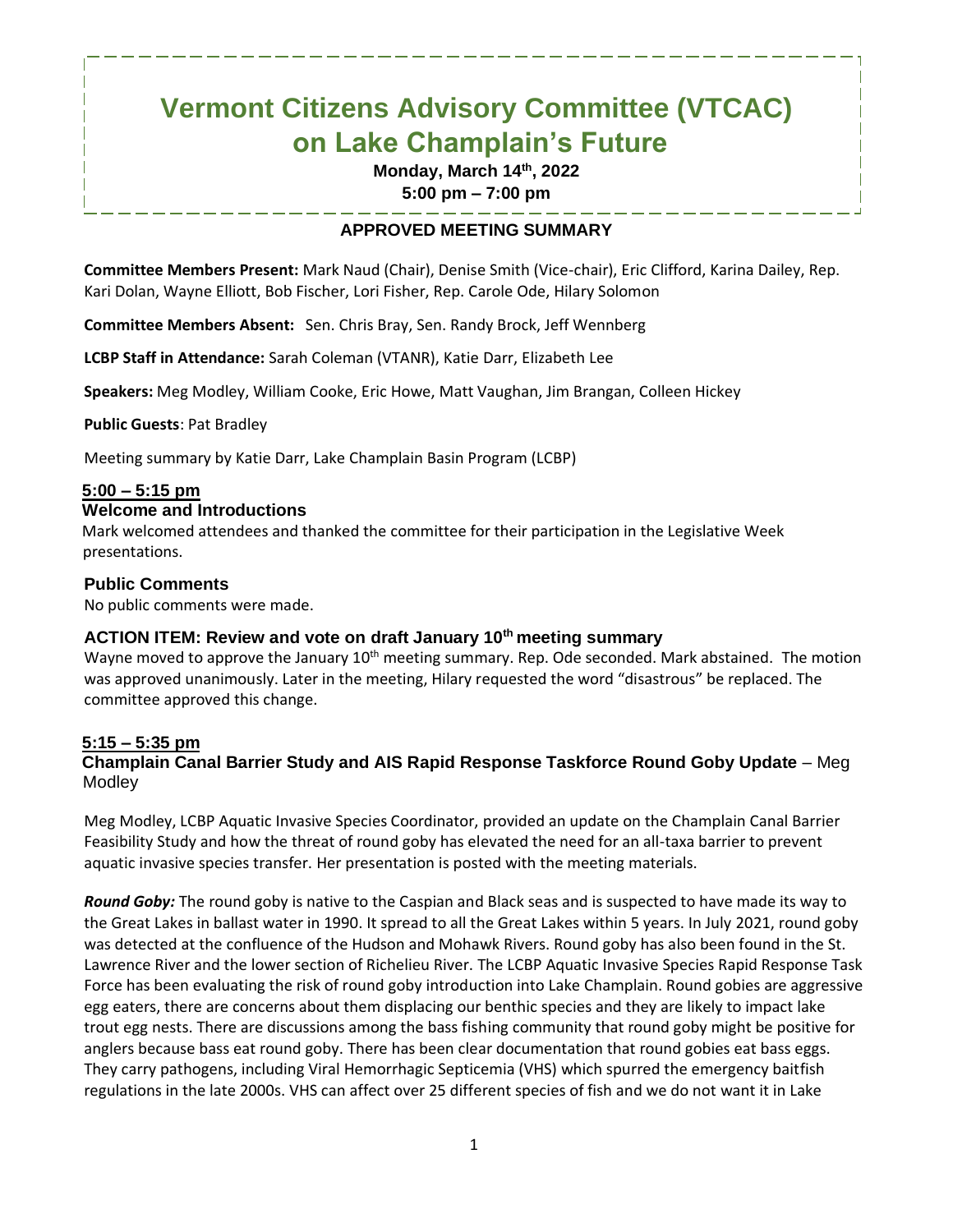Champlain. The task force is working with the U.S. Geological Survey to increase monitoring between the confluence of the Mohawk and Hudson rivers at Cohoes and the Champlain Canal passage. The closer a viable population of round goby gets to the Champlain Canal, the higher the risk of an unintentional or intentional bait bucket introduction to Lake Champlain. LCBP is partnering with US Fish and Wildlife and NYSDEC to support an Aquatic Invasive Species Outreach Specialist focused on the Champlain Canal corridor to conduct targeted outreach to anglers, communities, and other relevant stakeholders to increase awareness of the round goby, reduce the risk of overland transportation of round goby via bait bucket, and to inform groups about the impacts of the inter-basin transfer of AIS through the Champlain Canal. More information on the position is available [here.](https://neiwpcc.org/wp-content/uploads/2022/03/EA-LCBP-AIS-Outreach.pdf)

*Champlain Canal Aquatic Invasive Species Barrier Feasibility Study:* Partners have been working for the past 15 years to explore the need for hydrologic separation to prevent all taxa from moving between the Hudson and Lake Champlain watersheds. Researchers have documented that the greatest number of harmful invasive species in Lake Champlain have come through the Champlain Canal. In 2017, NEIWPCC/LCBP agreed to serve as a local sponsor and secured Section 542 USACE Assistance to initiate Phase I of the Champlain Canal Barrier Feasibility Study. The study targets the height of the canal between locks 8 and 9, upstream of the mouth of the Glens Falls Feeder Canal. Phase I of the study examined the physical, mechanical, and chemical separation of Lake Champlain from the Hudson River. The Phase I study includes three selected alternatives for constructing a berm south of Lock 9 and lifting boats up and over the berm with a decontamination procedure (alternative 2), and two options for lifting boats over Lock 9 with a decontamination process (smaller and larger boats) with the option to pass commercial traffic through the canal at lower risk times for aquatic invasive species spread (alternatives 4 and 5). Alternative 2 does not allow for future commercial use of the canal. There has been no commercial traffic in the canal for the last two or three years. Phase I of the study is complete and the report should be released soon. Phase II of the study includes data gathering and analysis, a NEPA process, and full design of the barrier. Phase III involves implementation of the barrier and is the long-term approach to prevent all taxa from moving between the Hudson and Lake Champlain watersheds. Round goby is a present challenge that needs to be addressed before the all-taxa approach can be implemented.

- Rep. Dolan asked for confirmation that the canal is within the NY jurisdiction. Meg confirmed that the NY Canal Corporation defers primarily to NYS Department of Environmental Conservation.
- Rep. Dolan asked what we can do now? Meg shared that LCBP will follow its approved channels we can follow, including conducting the rapid response assessments. Round goby elevates the need to move forward with an all- taxa approach and interim solutions are being evaluated. In terms of the canal's future and a successful approach to deal with aquatic invasive species, the canal system will need to be diversified for recreational use but also build in measures to effectively deal with aquatic invasive species.
	- o William Cooke shared The Nature Conservancy's response to round goby.

### **Round Goby Response** — William Cooke

William Cooke, Policy Advisor with The Nature Conservancy (TNC), provided an update on The Nature Conservancy's response to round goby. Last August, Governor Hochul established a permanent aquatic invasive species program in New York. TNC and 1,500 people have contacted the governor and requested NY Canal Corp close one of the locks leading into Lake Champlain. If the lock remains open, round goby will enter Lake Champlain through the canal in as little as one season. Trout will be wiped out first and bass will be displaced within 10 years. TNC and others are pushing New York to make a fundamental change to how the state addresses aquatic invasive species. New York will likely need to decide in the next two weeks. TNC is proposing the state close one lock, notify boaters, boaters can then notify the Canal Corp if they want to use the canal for through transit, and this would leave Canal Corp with enough time to install a boat lift. In your personal capacity, reach out to New York or your elected officials in Vermont asking them to close one of the canal locks.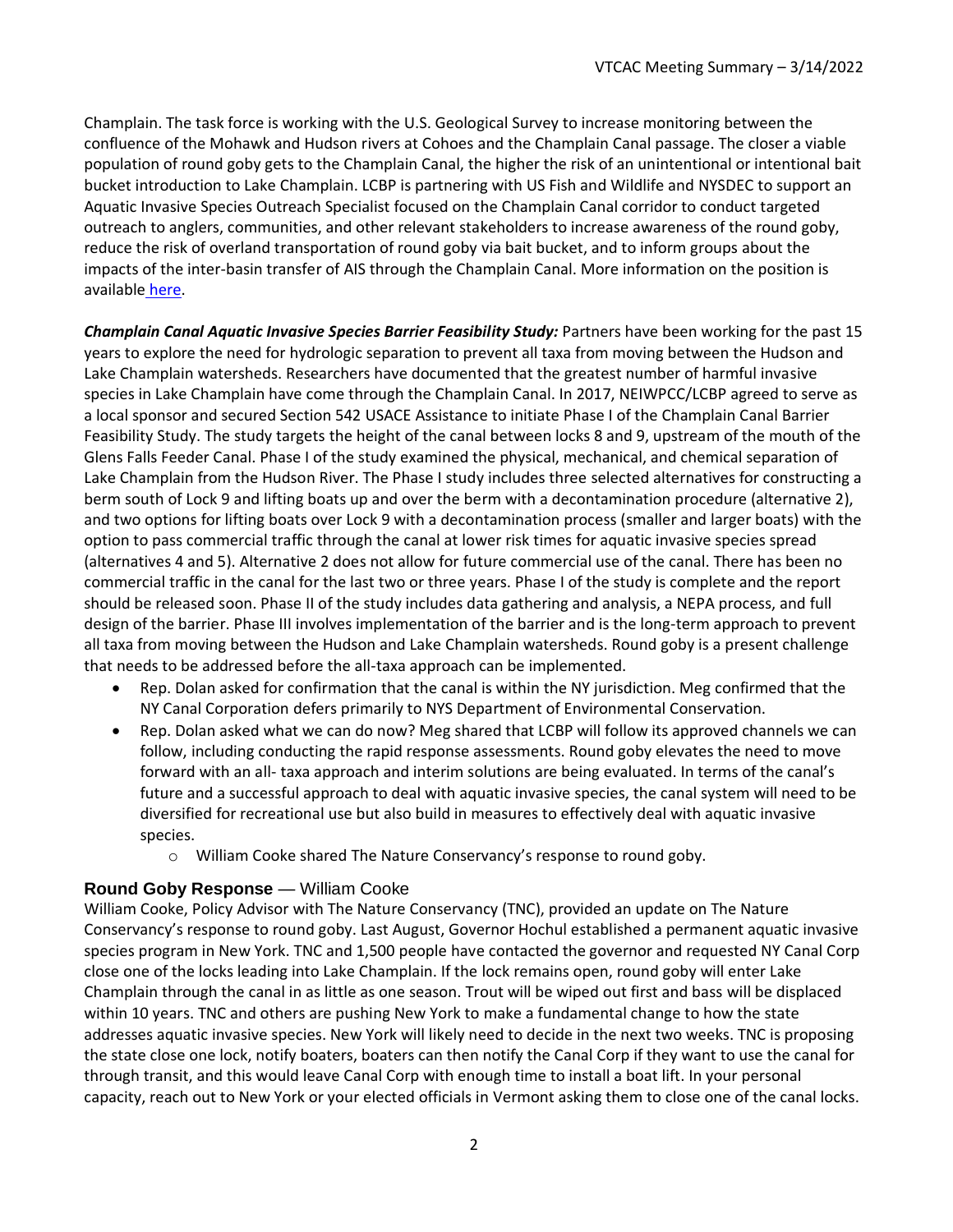The State of New York is not currently honoring its agreement with the State of Vermont and US Fish and Wildlife [\(Strategic Plan for Lake Champlain Fisheries\)](https://vtfishandwildlife.com/sites/fishandwildlife/files/documents/Learn%20More/Library/REPORTS%20AND%20DOCUMENTS/FISHERIES%20MANAGEMENT/Strategic-Plan-For-Lake-Champlain-Fisheries-2020.pdf). In 2021, approximately 40 boats went through the locks. Closing one of the locks would protect a \$300 million/year fishery.

- Lori spoke about this issue as a CAC member and in her role as director of the Lake Champlain Committee. This is not the first request for action on the canal, in 2012 there was a major joint effort to close the canal temporarily to keep out spiny water flea. The vector for most aquatic invasive species whose origin is known in Lake Champlain is the southern canal. We have an opportunity to change course, and this ask will not have a significant recreational impact. As representatives of CAC, we can decide tonight to request Governor Scott contact Governor Hochul and ask that she take action to close one of the locks.
- Rep. Ode asked if William had a letter to share for the VTCAC to use as a draft for a letter to Governor Scott, the Senate Pro Tempore, and the Speaker of the House.
	- o William shared a letter with Katie Darr, she distributed the letter to the VTCAC members.
- Rep. Ode asked if William had spoken to anyone in Quebec. William noted that he had not personally because of the limited time, TNC has been focusing its efforts on New York and Vermont.
- Mark returned to Lori's motion and noted two things: (1) the committee could move forward with the motion to take action, contingent on members reviewing the language of the resolution that we move forward, and (2) is there opportunity for our legislators to develop a with similar resolution to press the governor and Vermont DEC to move forward in supporting the halt around opening the lock.
- Lori noted that the advocacy community in Vermont is focused on this and is developing outreach to the governor's office and DEC. This is also an opportunity for the VTCAC to follow through with New York CAC and Quebec CAC.
- Mark asked if Lori wanted to articulate a rough motion to take action now. The exact language can be voted on by proxy approval following the meeting.
- *Motion:* Lori Fisher moved that the VTCAC urge Governor Scott to contact Governor Hochul and request that on an interim basis while a long-term solution is developed, the current physical barrier between the river and lake water be maintained, with further details provided on the reasoning for that.
	- o *Seconded by:* Rep. Dolan
	- o *Discussion:*
		- Rep. Dolan added that we should engage the congressional delegation on this matter as there may be some opportunity to secure federal funding. Lori noted that the Congressional delegation has been briefed and is engaged and aware of the issue. There is work underway for a joint statement between New York and Vermont congressional members.
		- Rep. Ode suggested that the motion also include the Senate Pro Tempore and Speaker of the House. Lori accepted this friendly amendment.
		- Bob asked if Vermont DEC has a position on this. Lori shared that from her understanding, we have not heard much from DEC on this, and the Fish and Wildlife Department is concerned about this issue and has been asking for action. Her understanding is that they have not received a response.
	- o *Motion as amended:* To urge Governor Scott and other legislative leadership to contact Governor Hochul and request that on an interim basis while a long-term solution is developed, the current physical barrier between the river and lake water be maintained, with further details provided on the reasoning for that.
	- o The motion was **approved unanimously**, motion carried.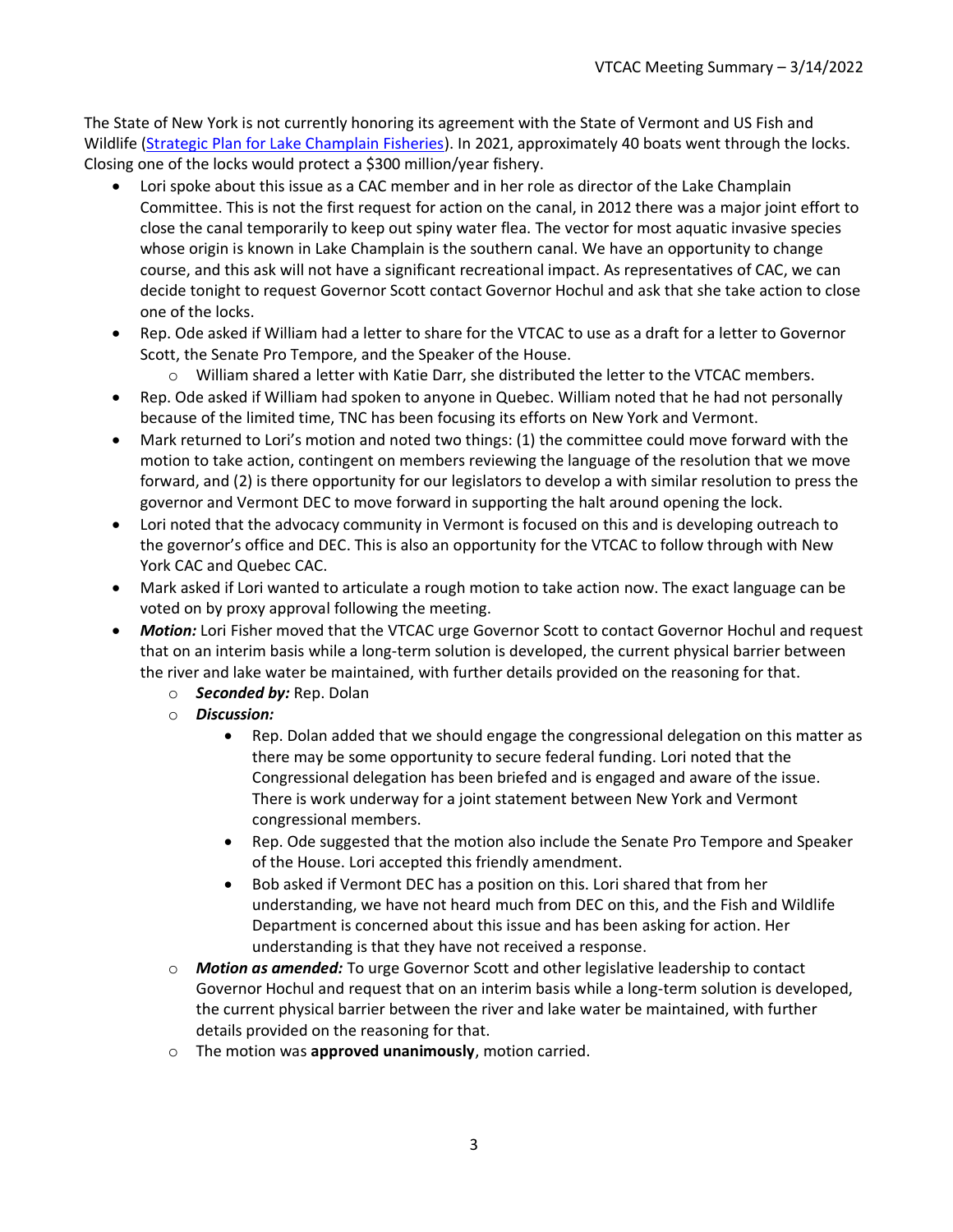# **5:35 – 6:20 pm LCBP 2022 Opportunities for Action – LCBP Staff**

Eric Howe, Director of the Lake Champlain Basin Program and Champlain Valley National Heritage Partnership, introduced Opportunities for Action (OFA), the comprehensive management plan for the Lake Champlain Basin. The new draft includes feedback from the June 2021 Summit. The updated plan will include response metrics and a 5-year implementation strategy. It is organized by our four goals: clean water, healthy ecosystems, thriving communities, and informed and involved public. Each goal has a series of objectives, strategies, and tasks. It is important for LCBP to be comprehensive with this plan, if something is included in the plan we can fund and support it. If not, it is much harder for LCBP to support, especially with EPA funding.

Matthew Vaughan, Chief Scientist, reviewed the Clean Water Goal section. The black text is largely the same as the 2017 OFA, the red text is new ideas primarily from the June Summit.

- Karina asked if the monitoring task area is limited to Lake Champlain itself or if it includes tributaries. Matt clarified that the Long-term Monitoring Program does monitor 22 of the lake's major tributaries and LCBP funds question-based research on tributaries around the region. As written, this would support monitoring on tributaries to support or inform management decisions.
- Rep. Dolan noted that clean water as it relates to adaptation to the impacts of climate change is something the legislature is struggling with now. The legislature wants to support farms and healthy soils, but there are concerns that there could be a tradeoff related to water quality if ecosystem services that qualify for payment for ecosystem services are narrowly defined. More information about this approach would be helpful to address public policy questions, as taxpayer dollars are used for these services it is necessary to be aware of the implications of those decisions. Matt shared that LCBP is engaged in the Payment for Ecosystem Services development process, and he is part of the workgroup that the Agency of Agriculture is running. Payment for ecosystem services is not specifically called out in OFA.
	- $\circ$  Rep. Dolan clarified that she is in support of agriculture, the future of agriculture, and how we can support soil health and the opportunity to improve carbon storage in soils. Her question pertains to the extent to which there are tradeoffs. If the workgroup or others can help identify or provide discussion on this topic, it would ease some concerns about using taxpayer dollars for this kind of work. Matt shared that he would bring this forward to the workgroup.

Meg Modley, Aquatic Invasive Species Management Coordinator, reviewed the Healthy Ecosystems section of OFA. New objectives include climate change and evaluating ecosystem management programs and policies.

Jim Brangan, Cultural Heritage and Recreation Coordinator, reviewed the Thriving Communities section of OFA.

Colleen Hickey, Education and Outreach Coordinator, reviewed the Informed and Involved Public section of OFA.

Eric shared the remaining tasks and timeline for the release of OFA. VTCAC members are welcome to provide feedback on OFA to Katie Darr by March 31st. The Steering Committee will consider the Plan for approval on April 13. We will then open a 30-day public comment period a few days later. LCBP would like to work with VT and NY CACs to host public meetings near the beginning of the public comment period. LCBP is targeting a launch date of June 2<sup>nd</sup> or 3<sup>rd</sup>.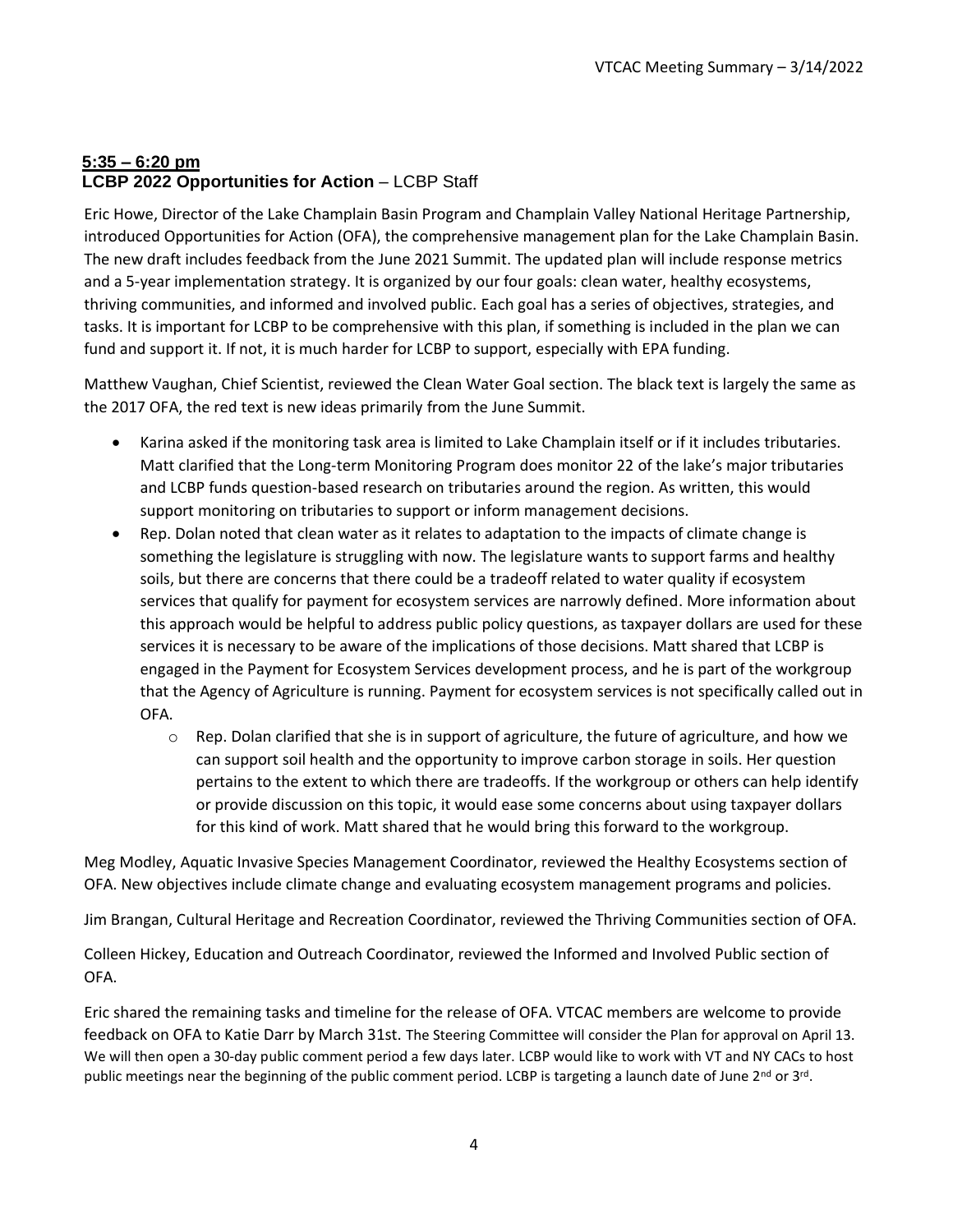- Hilary asked whether the public meetings would be held in person. Eric clarified that they will most likely be virtual.
- Lori asked how this iteration of OFA interacts with the influx of funding to LCBP over the next five years. There is an opportunity to help invest even more significantly in the capacity building of communities. Eric shared that LCBP will be receiving about \$8 million/year over 5 years through infrastructure funds. Infrastructure funds are not as flexible, they are tied to projects that address environmental concerns, climate change impacts, and underserved communities. Projects may include dam removal, aquatic organism passage, and potentially some land acquisition grant programs, tree nursery grant programs, and wetland restoration programs, discussions are ongoing. With LCBP base funding, anticipate increasing support for grant programs including technical support to watershed groups in the Thriving Communities goal. Guidance from Sen. Leahy and others has directed LCBP to put out as much of this funding in competitive grants as possible.
- Lori asked if any of the grant ceiling limits will be increased, particularly the \$4,000 for organizational support grants. Eric confirmed that increasing caps on grant programs is something LCBP will look into.
- Rep. Dolan noted there is a nexus between interest in supporting underserved communities and the goals of OFA. There is an opportunity to direct those dollars more effectively to underserved communities, it may require more education and outreach to those communities. Eric added that LCBP has been thinking about this and over the last few years has supported more projects that reach underserved communities. Extra points are awarded to grant applications that incorporate diversity, equity, and inclusion.

# **6:20 – 6:50 pm**

**Legislative Update and Follow-Up** – Mark Naud, Denise Smith

- The VTCAC has not yet met with the Senate Committee on Natural Resources and Energy, we will reach out to the committee again.
- Lori requested follow-up on aquatic invasive species, particularly funding in the VTDEC Lakes and Ponds Program, and the discussion about ag enforcement. There was not much of a response from Governor Scott and Secretary Moore on these issues. Brittney Wilson is the liaison between VTDEC and VTAAFM and noted progress is being made. Mark agreed those were two key items that we did not get quality responses about.
- Mark thanked all who participated in the preparation and presentations.
- Lori shared positive feedback she heard about the CAC's approach. The CAC was much more consistent in its messaging because, where possible, the same people were communicating the same elements of the Action Plan.

## **6:50 – 7:00 pm Meeting Wrap-Up Discussion**

The VTCAC is scheduled to meet next on April 11th. We will look to have an update on Champlain Canal activity and follow up on aquatic invasive species and progress between VTDEC and VTAAFM. There has been some discussion on whether the committee would like to follow up on the Right to Farm legislation that is moving through the Senate (hearing recording available [here\)](https://www.youtube.com/watch?v=vnUF8nYCJHs).

• Eric Clifford shared that Sen. Sears has put the Right to Farm Bill on the wall, and he thinks it's there to stay.